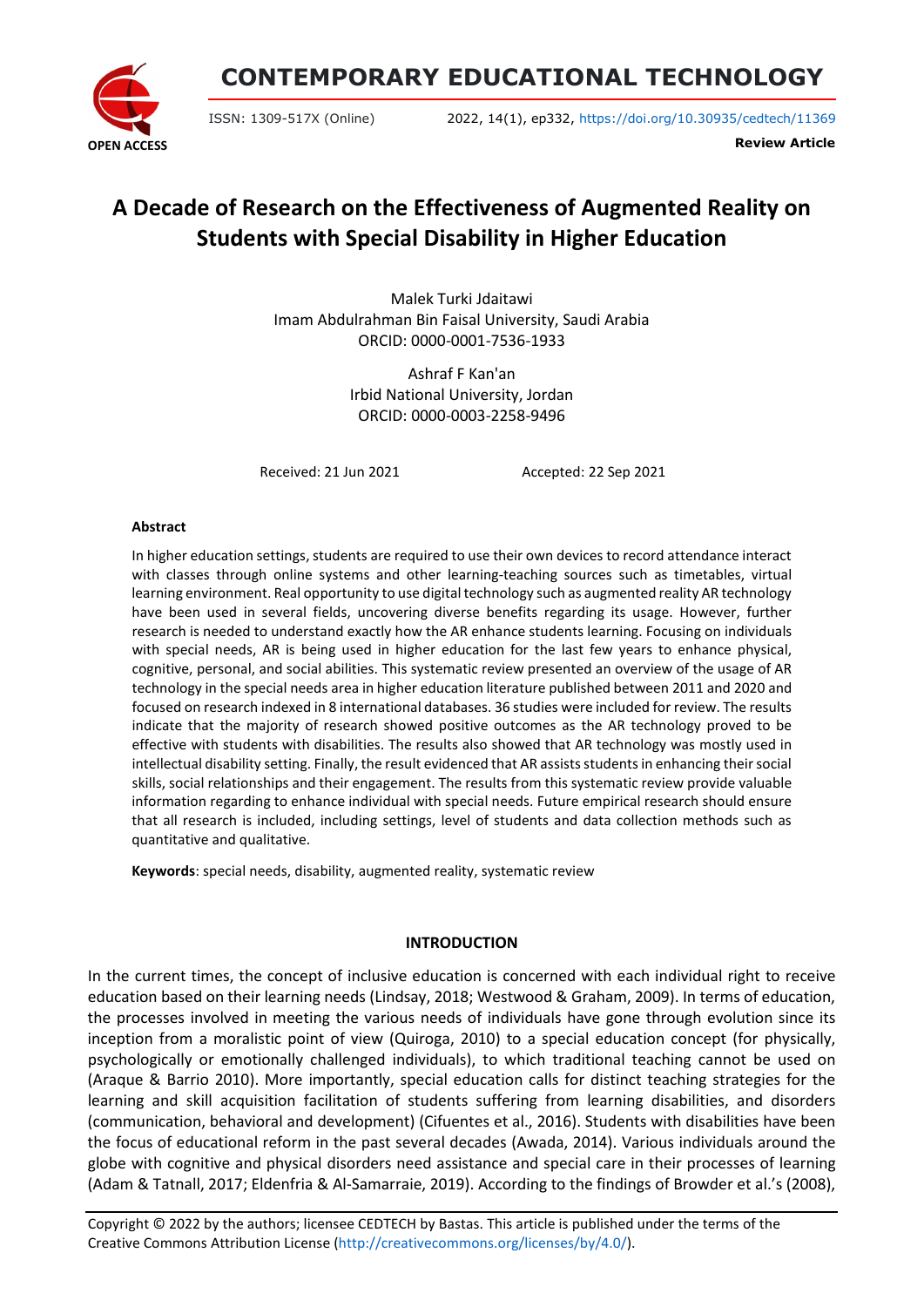more effective methods and practices should be provided to disabled people having special education needs in the fields of education and several teaching techniques have been proposed to this end.

More recently, digital technology developed have led to various learning options and alternatives in the education field and along with it, are innovative changes of learning and teaching (Collins & Halverson, 2009; Jdaitawi, 2019, 2020a, 2020b). The innumerable changes occurring in the educational environment stems from wireless network technology, the use of media in different settings and new teaching techniques using new technologies. From the teaching methods, augmented reality are the ones standing out and garnering educational research in bulks (Kellems et al., 2019; Khan et al., 2019; Savelsbergh et al., 2016). Augmented reality (AR) basically enables the combination of teaching methods were students have traditional learning from materials coupled with visualizations of the processes involved (Sugiura et al., 2018) or provide interaction between real-world objects and the digital visualization (Behmke et al., 2018), as the digital information can be presented in the real world directly to the user without requiring the later to pay explicit attention to the screen of a device (Kun et al., 2019) and superimposition of real actual objects with information and virtual objects (Azuma et al., 2011). Along with this is the delimitation of AR in terms of sense of sight but also extend to all senses (hearing, smell and even touch) (Rizov & Rizov, 2015), making it a promising technique to facilitate educational inclusion processes (Sheehy et al., 2014). This is because it is represented via several means of action and students' learning engagement processes (Meyer et al., 2014).

The advancement of digital technology has a direct influence on higher education. Consequently, the educational actions proposed by institutions of higher education must consider the rate at which these technologies evolve (Kyza & Georgiou, 2018; Sirakaya & Sirakaya, 2020). In this order of ideas, the application of AR have facilitated developing competences derived from the use of ICT, such as teamwork capacity, and discovering new didactic resources related to immersive technology that enable the development of new teaching processes from an inquiring and ubiquitous perspective (Mthembu, 2018; Sampaio & Almeida, 2016). AR applications in education have a significant contribution to the area of knowledge, as they contribute to facilitating the teaching of didactic content that would otherwise be more difficult to transmit. Therefore, the inclusion of this technology in educational practices favours obtaining better quality standards (Diao & Shih, 2019). AR technology is used in the field of higher education to promote student learning, so that it becomes a tool that allows you to observe physical elements of reality through mobile devices through a fun and playful interaction facilitating study of the contents (Abad Segura et al., 2020).

AR is deemed to be a technology with promising possibilities when it comes to teaching and learning, increasing students' (with and without disabilities) success (Carreon et al., 2019; Kellems et al., 2019) and influence student motivation and their engagement (Bacca et al., 2018). Studiesreported that AR technology can promote teaching and learning, resulting in enhanced achievement, motivation, improved perception, confidence, increase independence and daily life skills, spatial ability, interest, engagement and ultimately, satisfaction (Akcayir & Akcayir, 2017; Bacca et al., 2018; Bridges et al., 2020; McMahon, 2015).

In literature, studies have highlighted the AR contributions towards the process of learning and its facilitation of integration of disabled individuals into the community and improving their social skills (Cate et al., 2017; Cakir & Korkmaz, 2019; Lorenzo et al., 2019). This is made possible through the mixed-environment nature that AR technology provides, which allows the integration of actual interaction of virtual objects with real objects (Chen et al., 2015). Added to this, AR applications offer various characteristics that immerse, interact, and involve disability-specific social services including social living and relevant learning as well as physical services (Huang et al., 2019; Lorenzo et al., 2019; Zhao et al., 2018). The current research presents the potential benefits of AR application in special education for individuals with disabilities, with the inclusion of autism and spectrum disorder, individuals with hearing impairments, and those with cognitive and physical disorders (Bacca et al. 2018; Bridges et al., 2020; Huang et al., 2019; Lorenzo et al., 2019; Zhao et al., 2018). To begin with, Bridges et al. (2020) who confirmed that AR increase daily and independence skills among special need students. Also, McMahon (2015) indicated that AR technology leads to improved learning among special needs students. Zhao et al. (2018) related that AR technology facilitating students with low vision understanding. In the same study caliber, Huang et al. (2019) indicted that AR is a supported tool for user with reduced vision, and Lorenzo et al. (2019) revealed the possibility of AR in increasing vocabulary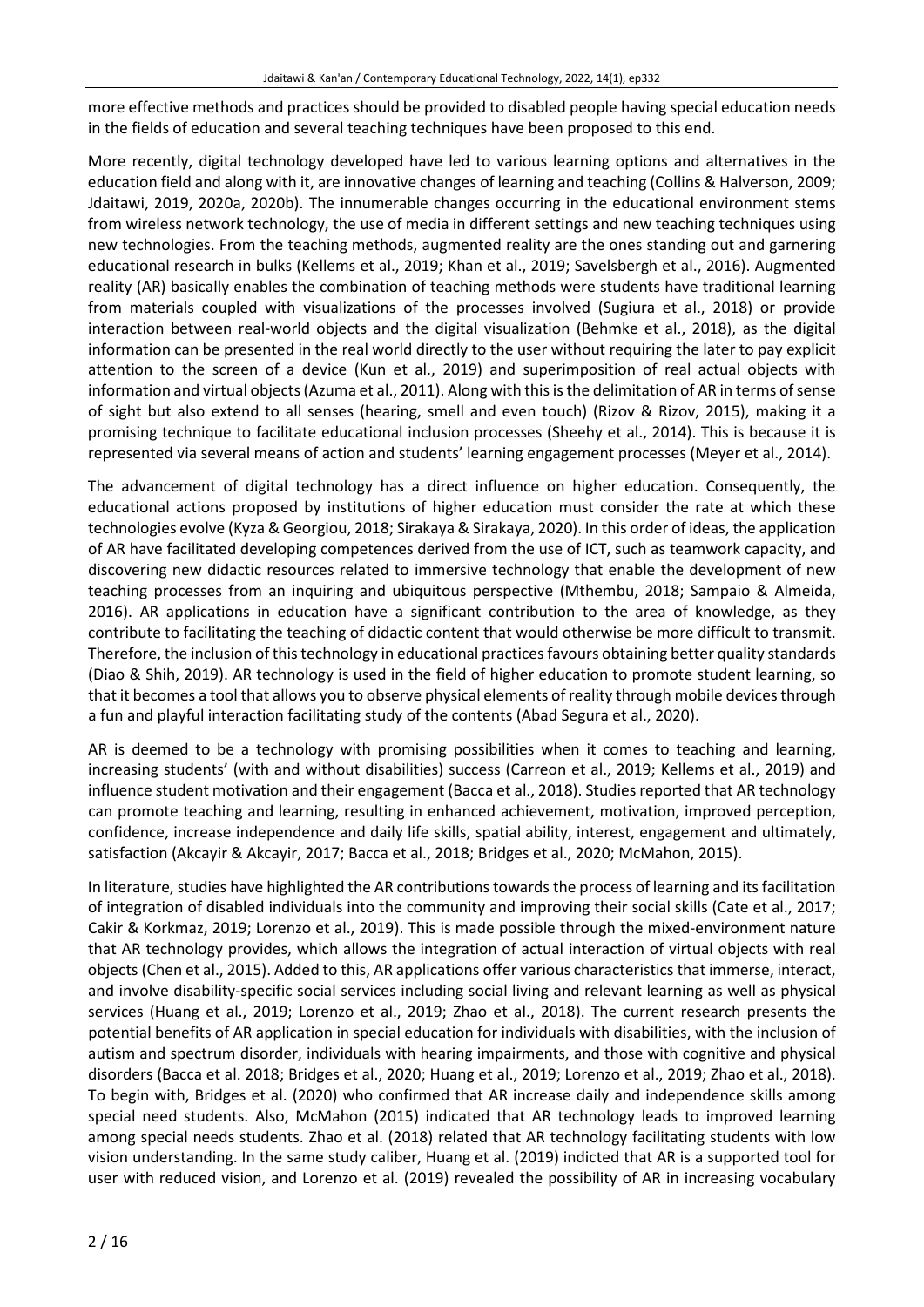knowledge among students with disabilities. Cate et al. (2017) also highlighted the solving problem difficulties in teaching students with individual with intellectual disabilities, hence, AR was suggested as a good strategy to develop wayfinding skills as a mean to increase the functional capabilities of individuals with intellectual disabilities. AR can also be used to assist in meeting the needs of students in real time, clarifies knowledge and maximizes the students' attention towards learning, as well as developed communication skills among students with ASD and facilitated their motivation and interaction skills (Pradibta, 2018; Taryadi & Kurniawan, 2018; Walker et al., 2017).

Due to the high demand of tools and methods for special needs education, teachers, engineers, researchers, and practitioners have been developing techniques that involve AR and that enriches learning and teaching experiences in this context. Nevertheless, Quintero et al. (2019) highlighted that AR studies have not yet deeply explored and remained stagnant in comparison to those dedicated to other technologies in education and in special education (Baragash et al., 2020; Bridges et al., 2020; Gomez-Puerta et al., 2019; Huang et al., 2019), leading to the need to examine the level to which AR affects learning of individuals with special needs, in terms of various skills (Baragash et al., 2020; Quintero et al., 2019). Along with this is the necessity to conduct an analysis of the potential of AR to assist students suffering with learning disabilities (Quintero et al., 2019). Therefore, in the present study, studies dedicated to topic are reviewed, particularly 16 studies obtained from several databases. The thorough review aims to present the literature analysis outcome relating to AR and students with disabilities in higher education settings. The review also aims to provide the pros and cons, conclusions, and challenges within the AR field when it comes to students with disabilities in higher education settings.

# **Augmented Reality (AR) in Education**

AR paves the way for students to practice knowledge and skills through the seamless combination of digital information with actual real-world surroundings (Wojciechowski & Cellary, 2013). It also enables practicing skills and knowledge on real-world instances and provides interactive learning environments via activities of the same caliber (Chen et al., 2015). In fact, AR have been reported to facilitate time and cost-saving in highcost educational sector (Gavish et al., 2015). According to Tekedere and Hoker (2016), AR technology is among the technologies that loads and merges virtual objects with the actual images through video, sound, photography, text, 3D models, among other techniques and it is deemed to be extended from virtual reality. A key distinction between the two is that AR, unlike VR, provides the users with suitable interface merging the real with the online world (Tekedere & Hoker, 2016). It facilitates the interaction of users and virtual objects that are positioned in actual scenes creating experiences in natural and virtual interactions (Cai et al., 2014). In sum, AR applications primarily aim to function as a medium that functionsin the real world to satisfy the needs of users (Tekedere & Hoker, 2016).

Moreover, AR incorporates digital information into real environment through the combination of the two realms (Dalgarno & Lee 2010; Quandt et al., 2018), and paves the way for learning opportunities, integrated with mobile applications and mobile devices to bring about interactive learning. In this regard, increased interactivity is maintained as AR supports new interaction learner-tools (Diegman et al., 2015). In the study line, Radu (2012) examined the way AR in education contributes to learning effects including, increased content understanding, enhanced long-term memory retention and increased motivation and self-learning of students (cited in Quqandi et al., 2018). Meanwhile literature revealed that AR technology have a significant effect on the problem solving, motivation and learning outcomes of students, which was supported by Oranc and Kuntay (2019), Deshpande and Kim (2018), and Karagozlu (2018). Moreover, AR systems enable integration of features into the lecture notes of instructors (Ozdemir et al., 2018), which means abstract information can be instructed to the students concretely. AR enables the observation of events that cannot be easily observed in real life (Wu et al., 2013) and as such, the top AR advantages to education is to facilitate a comprehensive blended learning environment that encourages critical thinking, problem solving and cooperative communicative skills through digital and physical objects in combination in one environment (Dunleavy et al., 2009; Ozdemir et al., 2018).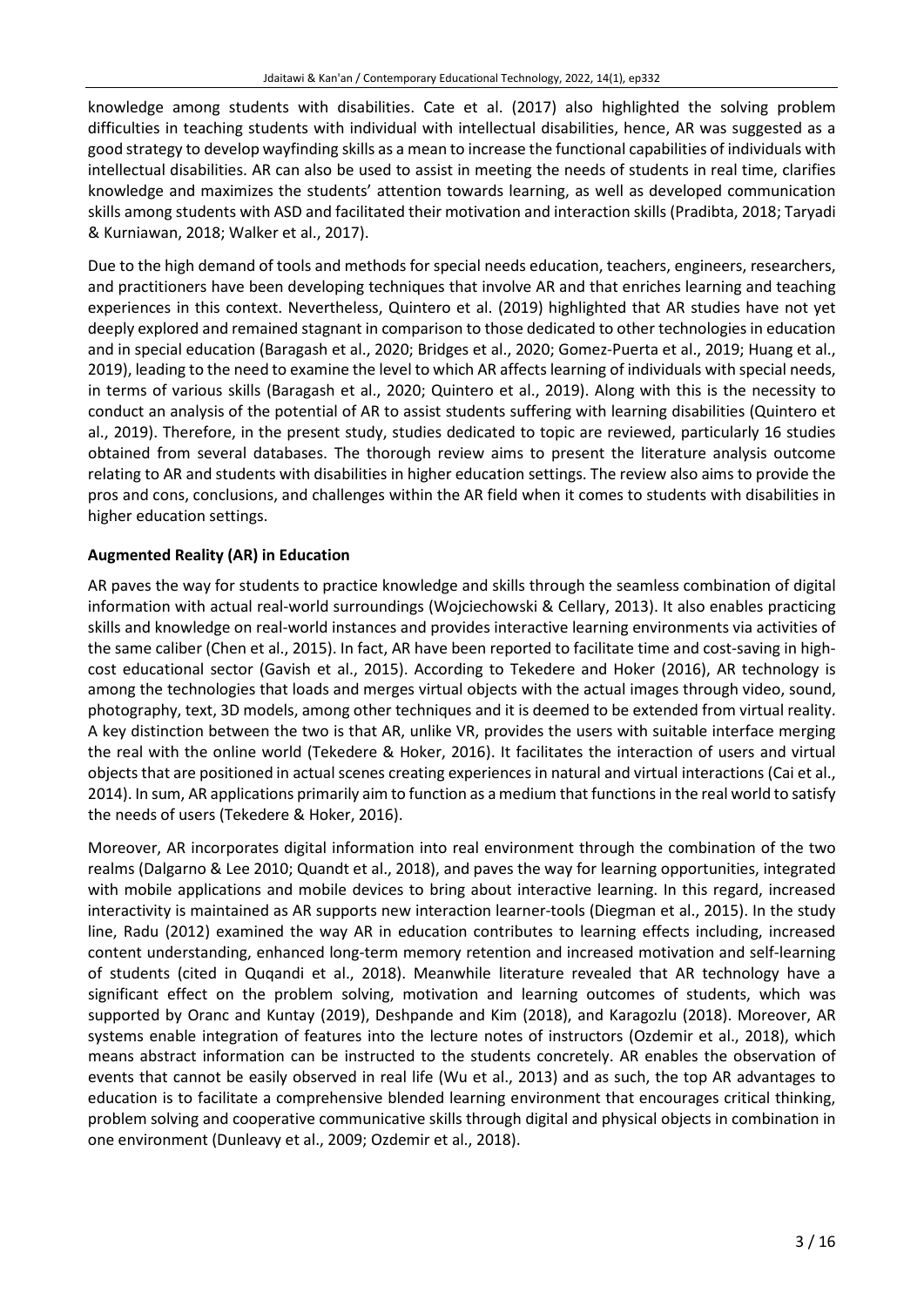Using AR in the educational field shows that prior applications using AR in education positively affected the learning process (Cai et al., 2014; Ibanez et al., 2014). AR technology also makes it possible to display events and dangerous experiments which are rarely observable in the actual world of traditional learning. This transforms abstract subjects into concrete ones providing practical experiences to the students (Shelton & Hedley, 2002). Cai et al. (2014) reported that several studies in literature focused on the AR technology use in teaching chemistry, while others (Sommerauer & Muller, 2014) focused on teaching mathematics and geometry. Some others like Chang et al. (2014) focused on natural sciences, Ibanez, et al. (2014), Cai et al. (2013) and Lin et al. (2013) focused on teaching physics, and finally other authors tackled the AR's role in increasing the academic levels of success and motivations among students (e.g., Di-Serio et al., 2013; Ferrer-Torregrasa et al., 2015; Martin-Gutierrez & Fernandez, 2014).

# **Augmented Reality in Special Education in Higher Education Setting**

In recent times, AR applications have been extensively examined and used to facilitate and integrate individuals with disabilities into the community they live in (Cakir & Korkmaz, 2019). AR applications make this possible through mixed-environments that allow the combination of actual objects with virtual ones (Chen et al., 2015) and providing various immersion, interaction and involvement features for disabilitycentered social services in the form of social living and physical and learning services (Wu et al., 2013). Basically, individuals with disabilities as described in Leonardi et al. (2006), are those who have long-term physical, mental, intellectual or sensory impairments, which through the barriers in interaction may prevent them from fully participating in society at par with the rest of the individuals without disabilities (p. 1220). A thorough review of literature on AR application in special education revealed AR'srole in supporting learning among individuals with disabilities in terms of self-determination and self-management, self-instruction guidance in the resolution of complex tasks, and guidance to different environments (Gomez-Puerta et al., 2019). AR technology may also be useful in improving special needs students' learning (Sirakaya & Sirakaya, 2018; Yuliono & Rintayati, 2018). Studies along this line include Benda et al. (2015) and Smith et al. (2015) study's that supported the great potential effect of augmented reality technology on display educational materials that proven to be great tool to improved experience in learning such as navigation skills among adult with intellectual disability. In addition, Huang et al. (2019) conducted a study concerning the application of augmented reality as a reading assistant tool among individuals with reduced vision, and the results demonstrated that AR have the potential to enhance their vision. Among such studies is by Bridges et al. (2020) that addressed the development of daily living skills using augmented reality to adult with intellectual disabilities. The findings showed that intervention activities were effective for increasing daily living skills such as independence skill. AR teaching material is in fact suitable and useful in contributing to the learning development of individuals with cognitive impairments. In their study Chang et al. (2014) indicated that the participants increased their target response, which improved their vocational job skills during the intervention phases and enabled them to maintain the acquired job skills after intervention.

# **Purpose of the Study**

Literature indicated a gap of studies concerning an intensive review of the AR factors in educational field and context and considering this fact, the present study conducted a systematic literature review to unearth the current status of AR in higher education setting among individuals with disability. The present study also took categories of analysis of the current status and tendencies of AR, like its uses in the educational context, advantages, limitations, effectiveness and the availability of adaptation and personalization in its applications, particularly those addressing students who have special needs. Analyzing various categories enables the highlight on emerging trends, challenges and opportunities and extended research and vision towards the future outcomes and goals. The application of AR in special education was thus examined based on the following research questions:

- 1. What is the effect of AR on assisting special needs students in their learning outcomes?
- 2. What is the top common special needs field for AR in higher education?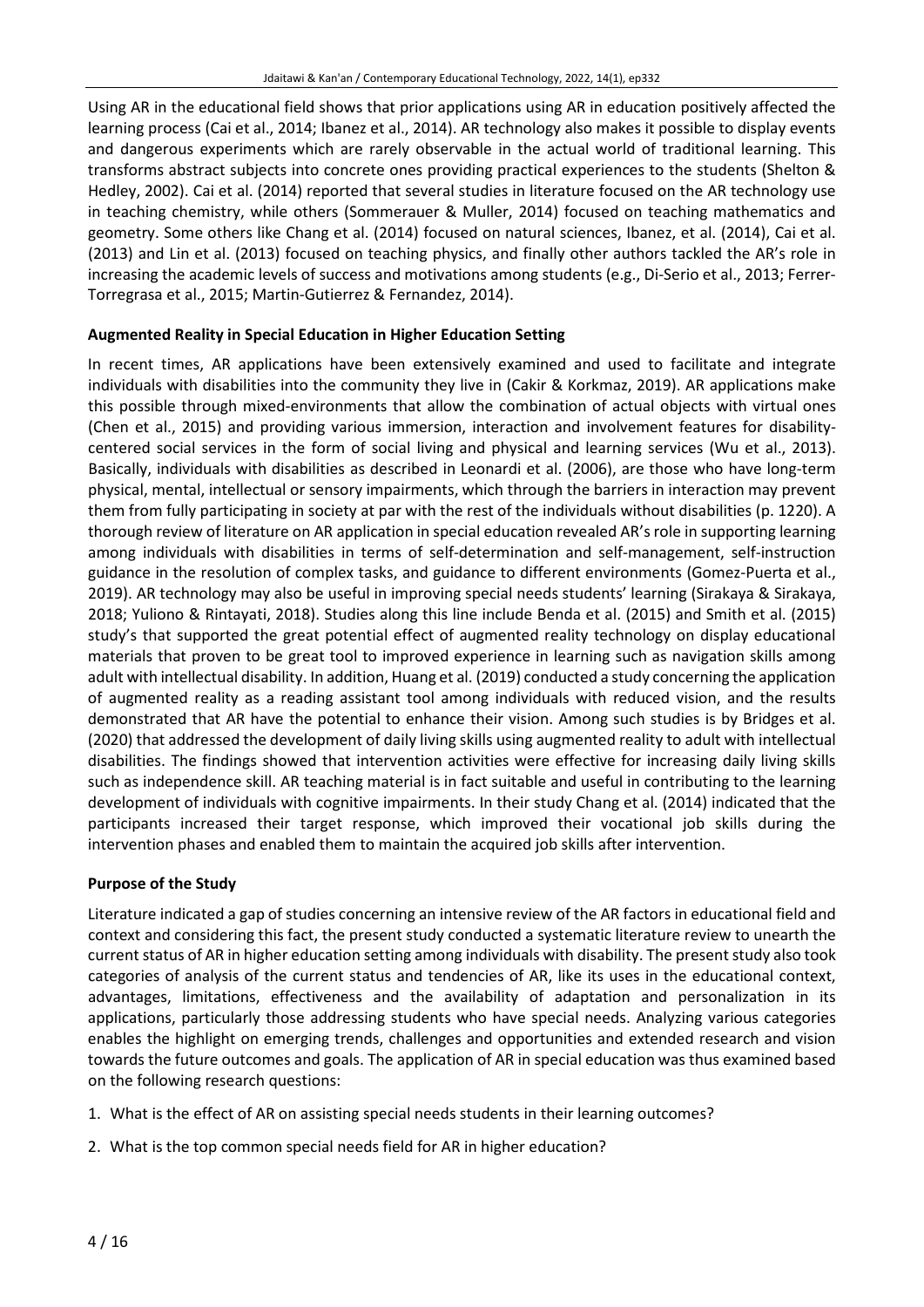3. What are the advantages, limitations, and challenges of AR in special education and suggestion trends in the use of AR in such context?

#### **METHODOLOGY**

In this study, a 4-phased process of systematic review of relevant studies was adopted from Arksey and O'Malley (2005), and Kitchenham (2004).

#### **Identification of Research Questions**

The study first highlighted the trends in educational AR studies carried out for the years 2011 to 2020, after which, the research questions were formulated following the review, and categorized under the heading "the purpose of the study".

#### **Identification of Relevant Studies**

AR usage in educational environments is a topic of research that has increased in focus and popularity only recently, which goes to say that there are limited studies that tackled it in literature (Akcayir & Akcayir, 2017; Bacca et al., 2014; Cheng & Tsai, 2013; Radu, 2014). Arksey and O'Malley (2005), and Kitchenham (2004) laid down the exclusion and inclusion conditions for the studies examined for the years from 2010 to 2020. The studies examined were found in selected on the basis of journals, methods or research topics, data analysis, findings, limitations, advantages and disadvantages of AR and conclusion. An extensive and robust systematic review was conducted to identify the educational AR studies trends and thus this necessitated the examination of articles from various databases, including ERIC, EBSCOhost, dissertation, ScienceDirect, Scopus, Elsevier and ISI databases. The keyword primarily used was 'augmented reality' to search for the studies in the databases, accessing a higher number of such studies in different fields and levels.

#### **Inclusion/Exclusion (Study Selection)**

A total of 16 articles were obtained out of 36 articles from the above-mentioned databases and were considered to be suitable for the study purpose based on thorough assessment. The studies were categorized by author name, variables, and special needs (study content) as well as their results and findings (study data). The initial search yielded 36 records. Applying the inclusion/exclusion criteria (inclusion: published between 2011-2020, English language, students with disability, AR technology, indexed in ERIC, EBSCOhost, dissertation, ScienceDirect, Scopus, Elsevier and ISI databases; Exclusion: published before 2011, not in English, not students with disability, other databases), 16 articles were included in this study.

### **Results and Discussion**

This necessitated the consideration of the research questions, which are; 1) What is the effect of AR on assisting special needs students in their learning outcomes in higher education setting? 2) What is the top common special needs field for AR in higher education? 3) What are the advantages, limitations, and challenges of AR in special education and suggestion trends in the use of AR in such context?

### **RESULTS AND DISCUSSION**

With regards to the first question (AR outcomes), the results garnered from the coding process of data in the special education settings are tabulated in **Table 1**, where the use of AR in each field of special education are listed. The reviewed studies indicated that the AR technology proved to be effective with students with disabilities in the higher education setting.

With regards to the second question, the results garnered from the coding process of data in the special education settings are tabulated in **Table 2**, where the use of AR in each field of special education are listed. The top outstanding outcome to arise from data is that majority of the studies (43.75%) were conducted in the intellectual disability field. This may be related to the purpose of individuals intellectual ability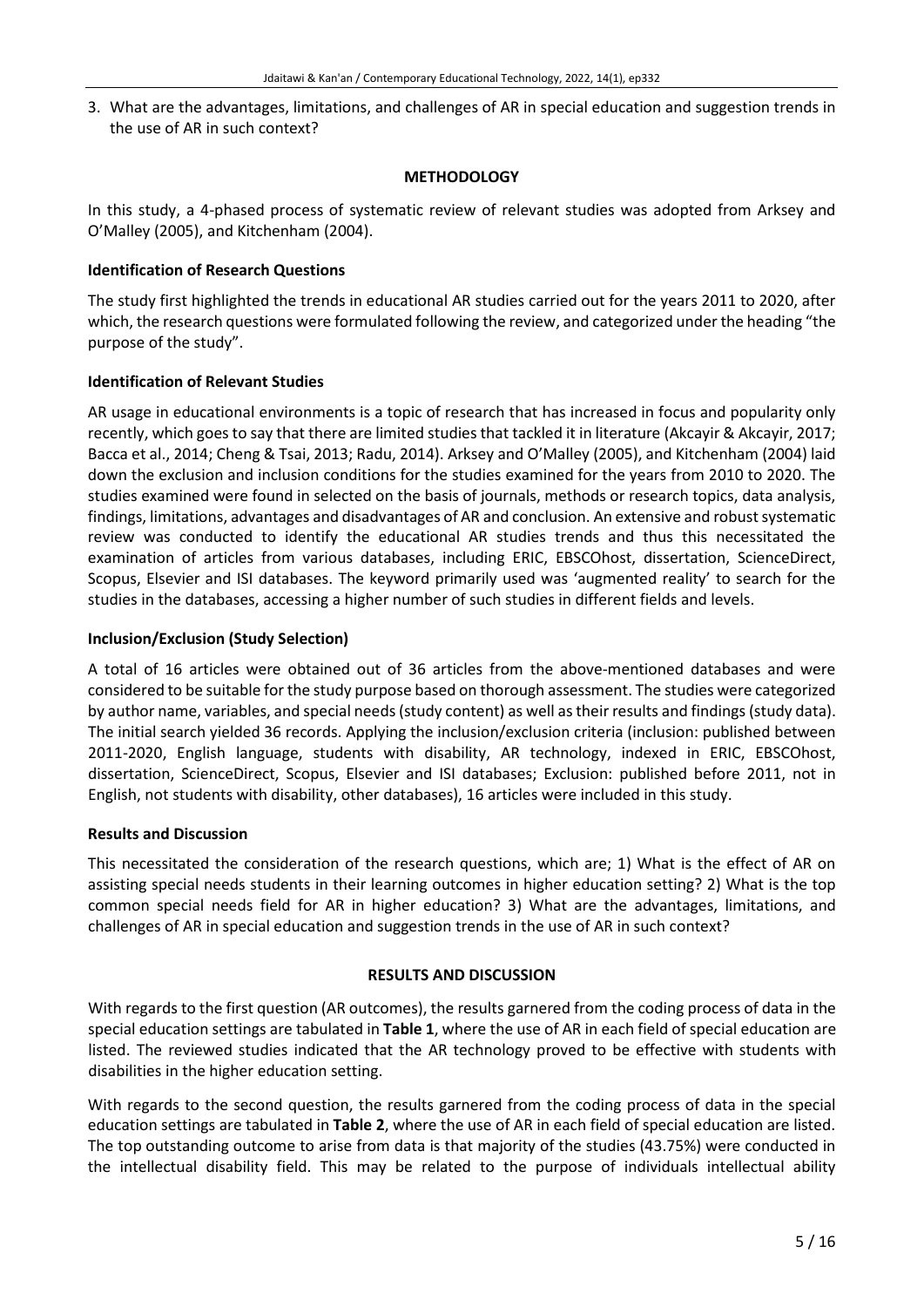| Jdaitawi & Kan'an / Contemporary Educational Technology, 2022, 14(1), ep332 |  |
|-----------------------------------------------------------------------------|--|
|                                                                             |  |

| Special Needs                | <b>Authors</b>        | Variable                                          | Positive Outcome |
|------------------------------|-----------------------|---------------------------------------------------|------------------|
| Visual Impairments           | Huang et al. (2019)   | supported tool for user with reduced vision       | <b>Yes</b>       |
|                              | Zhao et al. (2018)    | understanding low vision people visual perception | Yes              |
| Autism                       | McMahon et al. (2015) | increase science vocabulary knowledge             | Yes              |
|                              | McMahon et al. (2015) | support decision making                           | Yes              |
|                              | Lorenzo et al. (2019) | improve social skills                             | Yes              |
| <b>General Special Needs</b> | Lorenzo (2019)        | enhance competitive in the job market             | <b>Yes</b>       |
|                              | McMahon (2015)        | improve the academic skills of students           | Yes              |
| Intellectual                 | Cate et al. (2017)    | improve navigation skills                         | Yes              |
| <b>Disabilities</b>          | Cacciator (2018)      | enhanced mathematics skills                       | Yes              |
|                              | Benda et al. (2015)   | working aid tool                                  | No               |
|                              | Smith et al. (2017)   | improve navigation skills                         | Yes              |
|                              | McMahon et al. (2015) | increase knowledge                                | Yes              |
|                              | Bridges et al. (2020) | increase daily and independence skills            | Yes              |
|                              | McMahon et al. (2013) | effective in identifying possible allergens       | Yes              |
| <b>Cognitive Disorders</b>   | Chang et al. (2013)   | improve perception and vocational job skills      | Yes              |
| <b>Vocational Education</b>  | Bacca et al. (2018)   | influence students motivation                     | Yes              |

development being their exposition to the required life skills and as such, AR was used for individual's engagement, particularly individuals with intellectual disabilities, for them to be able to learn positive behaviors, positively impacting their skills acquisition in real-life situations. Autism followed Intellectual disabilities as the second needs upon which AR was applied to (18.75%). This may be attributed to the fact that AR have been extensively utilized in learning and social interaction skills as it is capable of combining such skills and learning with contextual information to furnish a novel experience in learning and improved social interaction through practice and motivation towards real-world experiences. Visual aid and general special needs fell third in line of the disabilities benefiting from AR technology (12.5%) and (12.5%) respectively. Studies showed that technology-supported activities were reported to influence the cognitive, behavioral, mental and physical development of students with disabilities (e.g., Cakir & Korkmaz, 2019; Jones et al., 2020; McMahon et al., 2015). The rest of the disabilities and disorders that followed are cognitive (6.25%) and vocational and training needs (6.25%).

Moving on to the third question; 3) What are the advantages, limitations, and challenges of AR in special education in higher education setting and suggestion trends in the use of AR in such context? The advantages, limitations and challenges of AR obtained from the process of data coding in special education settings, are displayed in **Table 1**. From the table, the use if AR in each field of special education is listed and based on it, AR assists students in enhancing their social skills and social relationships, and it motivates them (Bacca et al., 2018; Lorenzo et al., 2019), while enhancing their skills of self-independence and their learning engagement (Bridges et al., 2020), and increasing their knowledge concerning vocabulary (McMahon et al., 2015), and their decision making skills (McMahon et al., 2015), as well as students' academic skills (McMahon et al., 2015). According to Chang et al. (2013), AR improved students' perception and vocational job skills among university students. According to other studies (e.g., Fridhi et al., 2018; Lin et al., 2016), AR also enhances learning motivation, bring about positive interest, behaviors and tolerance towards frustration, while others indicated its role in enhancing functional vision (e.g., Kinateder et al., 2018). The results may be related to the learning and social environment that supports social relations and interactions that facilitates the reaping of AR learning advantages. The learning environment increased peer and teacher interactions contribute to enhanced non-targeted skills development like language and appropriate behavior displayed by autistic students (Rogers, 2000; Watkins et al., 2018). Finally, students benefit from AR to enhance their perceptions of technology use in learning environments.

Other studies like Lorenzo et al. (2019) and Hornecker and Buur (2006) related that AR with autism students enhances their social skills and helps them to interact with their peers and involve in the active learning process. Still another AR benefit has been evidenced among individual with intellectual disabilities. Cacciator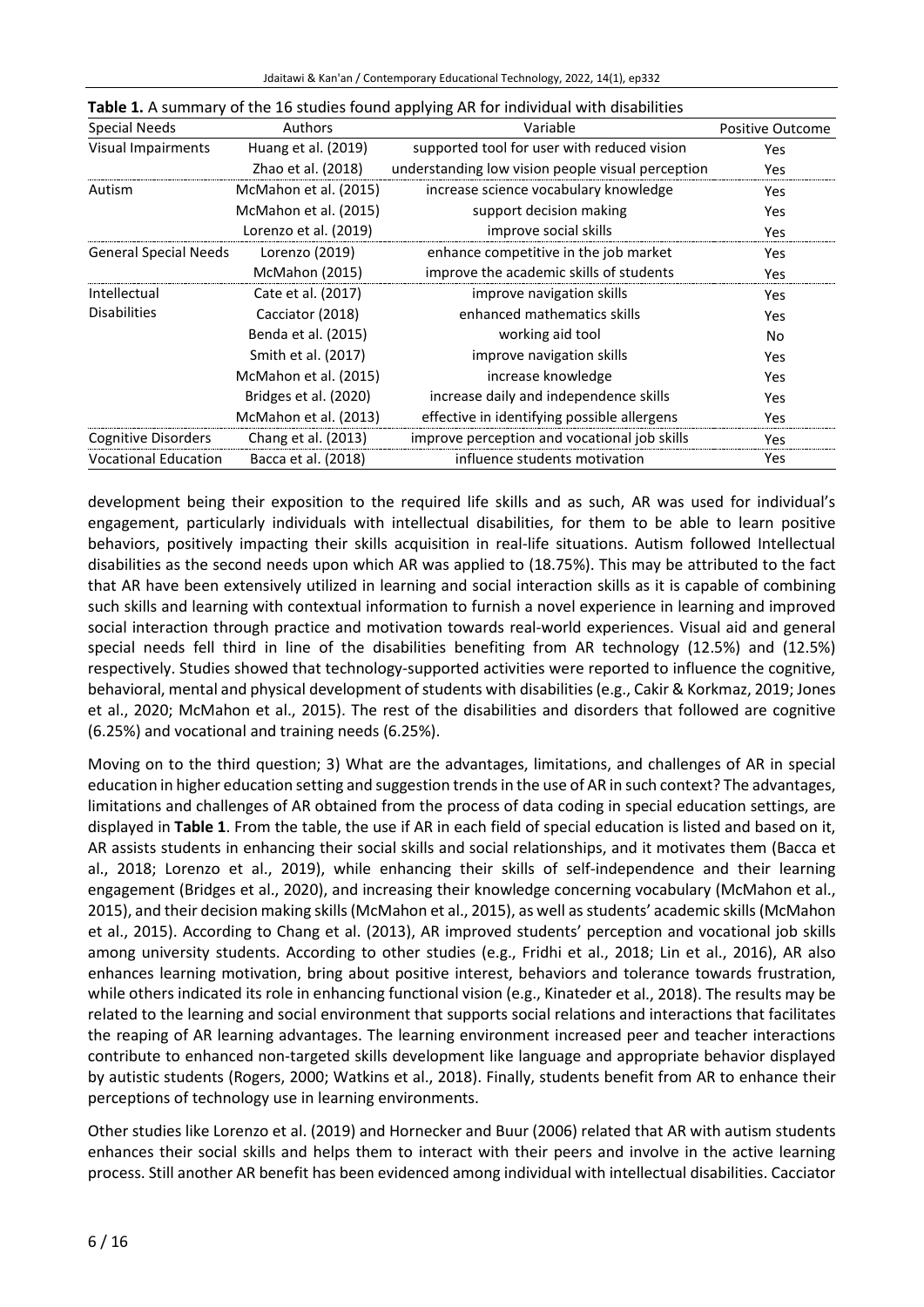(2018) evidenced the positive effect of AR in transition-related math skills. This may be explained in light of the AR technology's role in assisting intellectual disabled individuals through providing support during activities. Moreover, AR enables visualization of pictures for decision-making. According to McMahon et al. (2015), AR experience among students allows them to view context-relevant prompts in the actual world, supporting their needs of decision-making. In other words, AR leads to positive outcomes among individual with intellectual disabilities. Special needs also generally benefit from AR technology, which could be because AR teaching materials work towards enriching education and towards amusing and interesting learning, catering to the interest of the students, enabling their view of real-life events. In the same line of study, Cakir and Korkmaz (2019) related the appropriateness and usefulness of AR in developing special education students, bringing to them real-life experiences, while increasing their individual's social interaction and environmental collaboration (with peers and teachers, etc). It can thus be concluded that AR is a potential tool to assist special needs individuals' learning and skills development (social and academic). Those with visual impairments may also leverage AR as a potential tool to help in learning. Huang et al. (2019) indicates that AR is a supported tool for students with reduced vision, and Zhao et al. (2018) also indicated that AR increases the perception of students with low vision. Studies also supported that AR is a helpful tool for students with disabilities to be competitive in the job market (Lorenzo et al., 2019), and improves the academic and functional skills of the students with special needs (McMahon, 2015).

Moving on to the limitations of AR, the top limitation highlighted in literature in the special education category are as follows; AR needs to be developed based on the ability, skills of the students, age, and their background, rather than concentrating only on needs (Huang et al., 2019; McMahon et al., 2015; Smith et al., 2017). Also, studies mentioned that some AR application and types applicable for certain program but not for all programs (Bacca et al., 2018). Also, studies mentioned only examined limited participants (Bridges et al., 2020; McMahon et al., 2015; Smith et al., 2017), which beg the question of whether AR can be effective for a larger number of participants.

As for the challenges of AR technology, based on the study findings, AR activities design is a core challenge (e.g., Benda et al., 2015). This may be attributed to the challenge of activities design relating to the specialized devices or application required (McMahon et al., 2015). According to Klopfer and Squire (2008), and Wu et al. (2013), AR system should be integrated to other hardware and software devices, and in so doing, issues including interfacing between many devices and stability arise. Logistics is another challenge in the form of limited resources, locations, and the like (McMahon et al., 2015). Klopfer and Sheldon (2010) stated that the design of AR should be linked to real-world location as well as features that can relate to other contexts. Still another challenge is the AR features (Sahin et al., 2017; Zhao et al., 2018), which could be resolved through providing support to the user and developing a proper design in the learning environment. Added to the above, AR learning environment designers have to consider the gap and offer support towards instructors and students to minimize it. Another challenge reported by (Huang et al., 2019) that AR application requires a wireless internet connection, which may not be available in certain cases.

Moreover, Benda et al. (2015) highlighted another challenge in the form of learning using AR, which is a multi-task technology that could be difficult for some students to maneuver. The usability of the application is depending heavily on the individuals background and previous experiences (Benda et al., 2015). Dunleavy et al., (2009), and Wu et al. (2020) supported that students frequently displayed an overwhelming perception when they encounter AR simulation due to its unfamiliarity and due to the task's complexity.

### **Discussion**

This study aimed at disclose the statues of empirical research on AR by using a systematic review approach. The results conclude that the AR in empirical terms is in the emergence of a research field. The following results could be derived which answer the research questions raised at the beginning: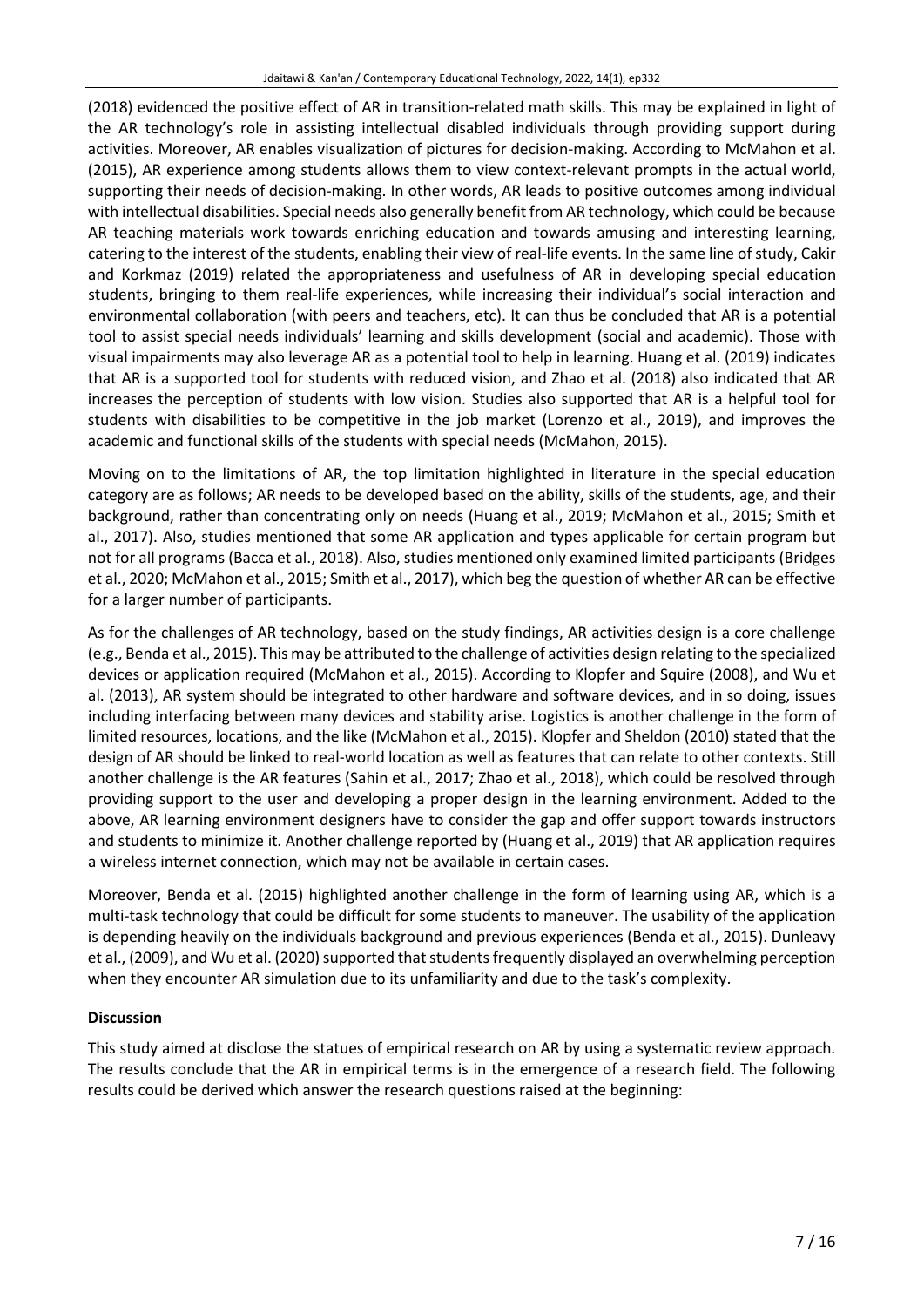# *What is the effect of AR on assisting special needs students in their learning outcomes in higher education setting?*

Concerning the assisting learning outcomes among special needs students, more than half of all studies on AR is primarily concluded that AR improved students learning outcomes. A possible explanation of the results is that AR have the potential to improved higher education students with disabilities skills such as increase knowledge, supported learning and perception, supportive tool for students with low vision, improve social skills, support decision making, improves the academic and functional skills, improve navigation skills, increase daily and independence and their motivation (Bacca et al., 2018; Benda et al., 2015; Bridges et al., 2020; Cate et al., 2017; Chang et al., 2013; Huang et al., 2019; Lorenzo et al., 2019; McMahon et al., 2015; Smith et al., 2017; Zhao et al., 2018). The current results extend the past systematic reviews, such as Baragash et al. (2020), and Barton et al. (2017) on the importance of assistive technology in facilitating the learning outcomes of individuals with special needs. The results of this study also supported the result of Garzon et al. (2019), and Cacciatore (2018) who confirmed the potential of AR in supporting the skills acquisition and learning skills of students with special needs. Based on these, it can be anticipated that students benefited from AR technology as it has the possibility of augmenting information and combining it with contextual information to provide new experiences in their learning (Bacca et al., 2014). The reviewed studies for students with disabilities in higher education were applied AR for motivating the students and enhance their experiences and engaging them to benefited from the advantage of the AR features. Another explanation is that the majority of the teaching-learning sessions is practical-based instruction and thus, computer assisted instruction is deemed to be an effective instruction method that students with special needs can avail from in these contexts. In a related study, Carnahan et al. (2012) revealed that technology integrated vocabulary instruction has a great potential to be used for students with disabilities. This study offers an important insight into the relative success of AR in promoting positive learning outcomes among students with special needs, and making great contributions towards the students personal, social and cognitive skills. It also offers research-based guidance to educators and decision makers for assisting students with special needs such as learning disabilities, cognitive disabilities etc.

# *What is the top common special needs field for AR in higher education?*

The results of the systematic review seem to indicate that AR is an important technology for all students with special needs. The review results noticed that AR is present not only in specific needs but also in learning disability, cognitive disability. Although, limited studies were dedicated to the positive effects of AR technology in the listed areas, and no investigation have delved in other disabilities type in higher education setting such as learning disabilities, Down syndrome, dyslexia and deaf, thus, the present results are significant in order to encourage and motivate future authors into exploring the AR usage and its positive effects in higher education setting with students with disabilities. The current results extend the past systematic reviews, such as Sirakaya and Sirakaya (2018) on the ability of assistive technology in in generating appropriate learning environments among special needs students. The result of this study shows that AR is a technology that can be implemented in special education of very diverse needs. On the basis of the finding, only limited studies were focused on special education needs, particularly those with visual impairments, cognitive disorders, learning disabilities and developmental disabilities, with most of them catering more towards individuals with autism. Nevertheless, AR technology held promising and positive effect on the special education needs and the results of this study are significant and recommend future studies to examine the above topics.

# *What are the advantages, limitations, and challenges of AR in special education and suggestion trends in the use of AR in such context?*

AR technology is relatively new, and little has been stated concerning its operations and its full potential, and whether the objects required for intervention can make AR more efficient. Hence, limitations stem from purpose and time of activities. Development of AR application has to cater to the perception and needs of the user to provide information based on needs (Huang et al., 2019; Zhao et al., 2018). AR limitation also relates to the skill and ability of the user to use it and since it is a relatively new technology, it needs getting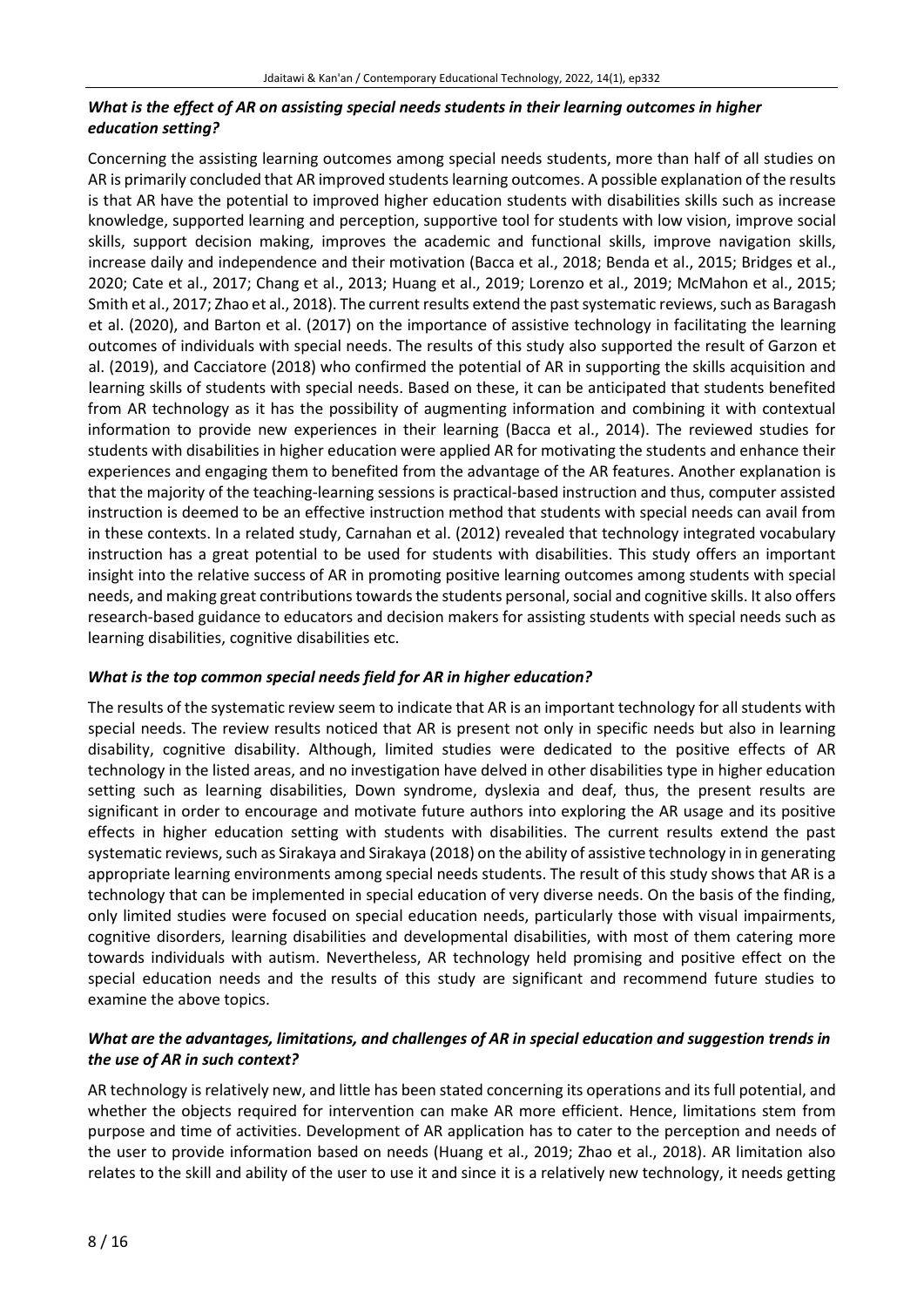used to. Hence, AR technology development should be directed towards meeting learning needs of students, and it should be made flexible to enable the students' completion of the activities within in an easy manner. The current results extend the past systematic reviews, such as Giglioli et al. (2015), and Blattgerste et al. (2019) who focused on specific needs. Hence, AR technology development should be directed towards meeting learning needs of students, and it should be made flexible to enable the students' completion of the activities within in an easy manner. Nevertheless, AR technology held promising positive effect for students with special needs to learn different skills effectively and the results of this study are significant and recommend future studies to examine the above topics in special needs settings.

### **CONCLUSION**

The present systematic review presented a thorough review of studies dedicated to the effectiveness of AR technology in its application in special education needs in higher education settings. Based on the findings, majority of the studies in literature supported positive outcomes and reinforced the potential of AR to contribute to and satisfy special education and its needs, particularly students with learning and other disabilities types. AR have also been evidenced to improve those with visual impairments and to promote social interaction among disabled individuals, motivating them and encouraging them to participate in social and daily activities. The results also revealed that the usefulness of AR in developing special education students, bringing to them real-life experiences, while increasing their individual's social interaction and environmental collaboration (with peers and teachers, etc). It can thus be concluded that AR is a potential tool to assist special needs individuals' learning and skills development (social and academic). Although, AR technology is useful to be implemented to assist individuals with disabilities to learn various skills to meet their needs and to motivate their engagement in society to lead a normal social life, literature highlighted that AR activities design is a core challenge as well as in the form of learning using AR, which is a multi-task technology that could be difficult for some students to maneuver.

#### **LIMITATIONS AND RECOMMENDATIONS**

The present systematic review has its limitations, the top among which is the number of studies examined from the main data sources based on the study objectives and as such, the findings may not apply to all published studies in the special education settings in higher education. The number of educational AR studies are increasing over the years, this study focused on the available studies so far, therefore, it can be argued that the results of this study is significant to guide future studies. Another limitation is the examined studies focus on enhancing specific skills of individuals with special education needs, in which case, future studies may address enhancing individual's skills to enhance their knowledge of science, math, computer and biology, or other fields. Examined studies mentioned disabilities that did not cover other disabilities, making for cautious generalization of results. Further to this, whilst the majority of research has been undertaken in English language and in higher education, there were some studies that did not indicate which type of settings were conducting their research in. It is important for authors to include as much information as possible, therefore, future studies are needed to direct their focus on the influence of AR on the above stated disabilities and those not covered in this study. Majority of the examined studies also included only limited participants in their experiments, necessitating future studies to cover large numbers of participants with various disabilities and disabilities levels.

**Author contributions:** All authors were involved in concept, design, collection of data, interpretation, writing, and critically revising the article. All authors approve final version of the article.

- **Funding:** The authors received no financial support for the research and/or authorship of this article.
- **Declaration of interest:** Authors declare no competing interest.

**Data availability:** Data generated or analysed during this study are available from the authors on request.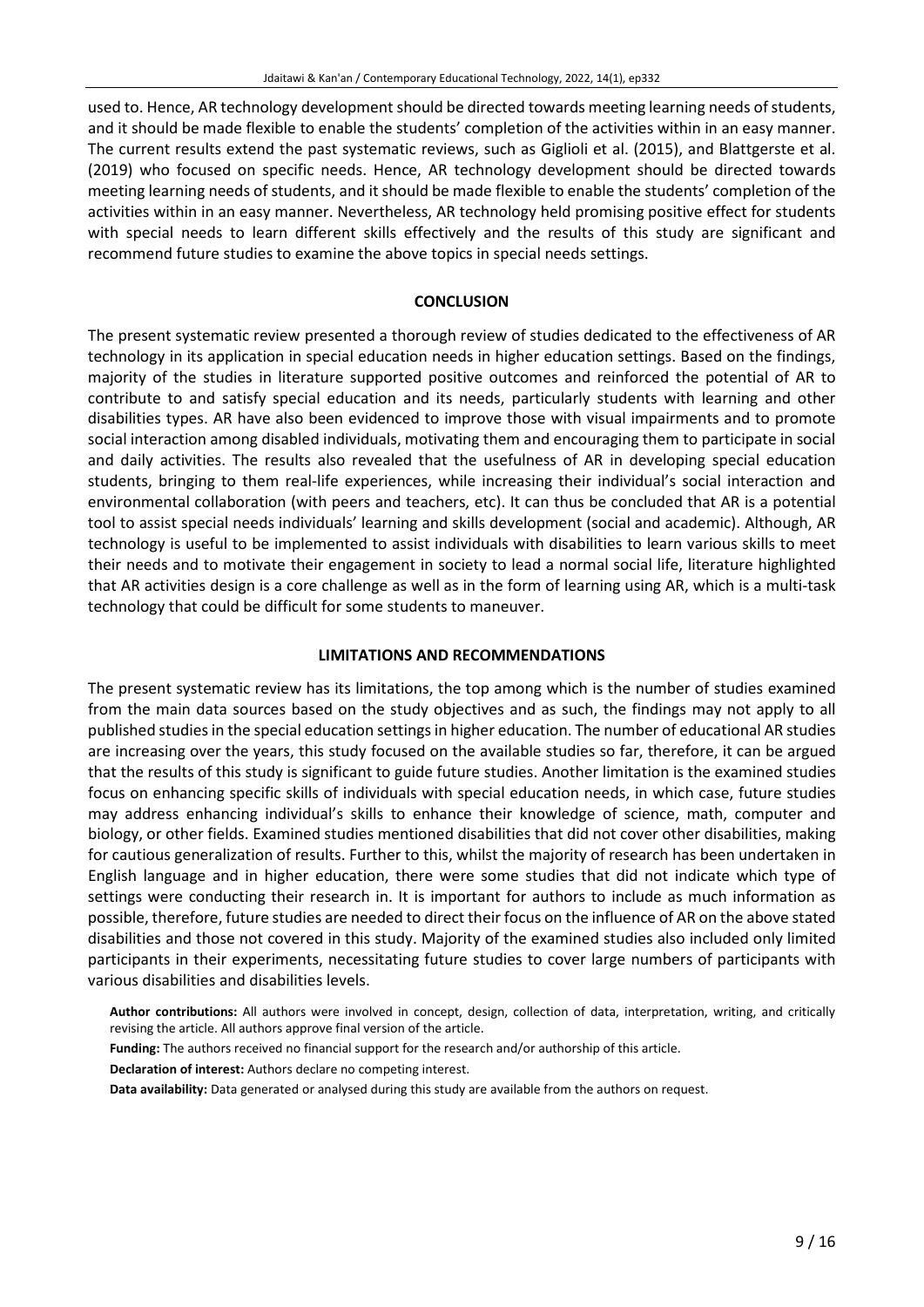#### **REFERENCES**

- Abad-Segura, E., Gonzalez-Zamar, M., Rosa, A., & Cevallos, M. (2020). Sustainability of educational technologies: An approach to augmented reality research. *Sustainability*, *12*, 4091. <https://doi.org/10.3390/su12104091>
- Adam, T., & Tatnall, A. (2017). The value of using ICT in the education of school students with learning difficulties. *Education and Information Technologies, 22*(6), 2711-2726. [https://doi.org/10.1007/s10639-017-9605-2](http://doi.org/10.1007/s10639-017-9605-2)
- Akçayir, M., & Akçayir, G. (2017). Advantages and challenges associated with augmented reality for education: A systematic review of the literature. *Educational Research Review*, *20*(1), 1-11. <https://doi.org/10.1016/j.edurev.2016.11.002>
- Araque N., & Barrio J. (2010). Atención a la diversidad y desarrollo de procesos educativos inclusivos. *Prisma Social,* (4), 1-37. <https://www.redalyc.org/pdf/3537/353744577013.pdf>
- Arksey, H., & O'Malley, L. (2005). Scoping studies: towards a methodological framework. *International Journal of Social Research Methodology, 8*(1), 19-32. [https://doi.org/10.1080/1364557032000119616](http://doi.org/10.1080/1364557032000119616)
- Awada, G. (2014). *Instructional strategies for enhancing learning disabled students reading comprehension test performance.* Universitat Rovira Virgil. <https://eric.ed.gov/?id=EJ343893>
- Azuma, R., Baillot, Y., Behringer, R., Feiner, S., Julier, S., & MacIntyre, B. (2011). Recent advances in augmented reality. *Computer Graphics and Applications, 21*(6), 34-47. [https://doi.org/10.1109/38.963459](http://doi.org/10.1109/38.963459)
- Bacca, J., Baldiris, S., Fabregat, R., & Graf, S. (2014). Augmented reality trends in education: a systematic review of research and applications. *Journal of Educational Technology & Society, 17*(4), 133-149. <https://files.eric.ed.gov/fulltext/EJ1174807.pdf>
- Bacca, J., Baldiris, S., Fabregat, R., & Kinshuk, S. (2014). Insights into the factors influencing students motivation in Augmented reality learning experiences in vocational and education and training. *Frontier in Psychology, 9*, 1486*.* <https://doi.org/10.3389/fpsyg.2018.01486>
- Baragash, R., Al-samarrie, H., Azahrai, A., & Alfarraj, O. (2020). Augmented reality in special education; A meta-analysis of single-subject design studies. *European Journal of Special Needs Education, 35*(3), 382-397. <https://doi.org/10.1080/08856257.2019.1703548>
- Beetham, H., & Share, R. (2013). *Rethinking pedagogy for a digital age: Designing for 21st century learning* (2nd edition). Routledge. <https://doi.org/10.4324/9780203078952>
- Behmke, D., Kerven, D., Lutz, R., Paredes, J., Pennington, R., Brannock, E., Deiters, M., Rose, J., & Stevens, K. (2018). Augmented reality chemistry: Transforming 2-D molecular representations into interactive 3- D structures*. Proceedings of the Interdisciplinary STEM Teaching and Learning Conference, 2*(1), 3. <https://doi.org/10.20429/stem.2018.020103>
- Benda, P., Ulman, M., & Smejkalova, M. (2015). Augmented reality as a working aid for intellectual disabled persons for work in Horticulture*. Agris Online Papers in Economic and Informatics, VII*(4), 31-37. <https://doi.org/10.7160/aol.2015.070403>
- Blattgerste, J., Renner, P., & Pfeiffer, T. (2019). Augmented Reality Action Assistance and Learning for Cognitively Impaired People - A Systematic Literature Review. Proceedings of the 12th ACM International Conference on PErvasive Technologies Related to Assistive Environments (PETRA '19), June 5-7, 2019, Rhodes, Greece. ACM, New York, NY, USA (Article 4, pp. 270-279). <https://doi.org/10.1145/3316782.3316789>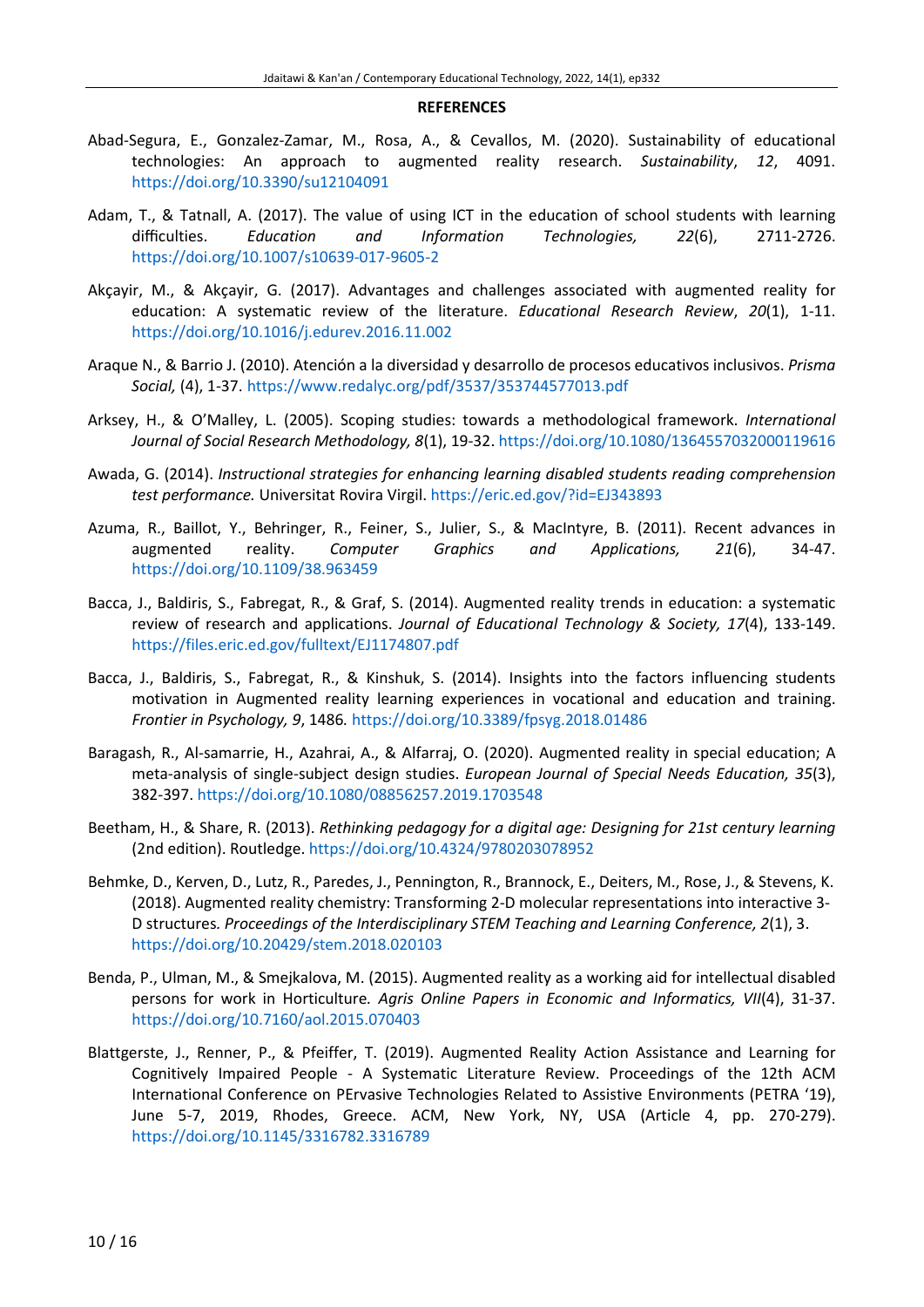- Bridges, S., Robinson, O., Stewart, E., Kwon, D., & Mutua, K. (2019). Augmented reality: Teaching daily living skills to adults with intellectual disabilities. *Journal of Special Education Technology, 35*(1), 3-14. <https://doi.org/10.1177/0162643419836411>
- Browder, D., Flowers, C., & Wakeman, S. (2008). Facilitating participation in assessments and the general curriculum: Level of symbolic communication classification for students with significant cognitive disabilities. *Assessment in Education: Principles, Policy & Practice, 15*(2), 137-151. <https://doi.org/10.1080/09695940802164176>
- Cacciator, G. (2018). *Video prompting delivered via augmented reality to teach transition related math skills to adults with intellectual disabilities* (Unpublished doctoral dissertation), Brigham Young University. <https://scholarsarchive.byu.edu/etd/6971/>
- Cai, S., Wang, X., & Chiang, F. K. (2014). A case study of augmented reality simulation system application in a chemistry course. *Computers in Human Behavior*, *37*, 31-40. <https://doi.org/10.1016/j.chb.2014.04.018>
- Cakir, R.,& Krkmaz,O. (2019). The effectiveness of augmented reality environments on individual with special education needs. *Education and Information Technologies, 24*, 1631-1659. <https://doi.org/10.1007/s10639-018-9848-6>
- Carnahan, C., Williamson, P., Hollingshead, A., & Israel, M. (2012). Using technology to support balanced literacy for students with significant disabilities. *Teaching Exceptional Children, 45*(1), 20-29. <https://doi.org/10.1177/004005991204500104>
- Carreon, A., Smith, S., & Rowland, A. (2019). Augmented reality: Creating and implementing digital classroom supports. *Journal of Special Education Technology, 35*(2)*,* 109-115. <https://doi.org/10.1177/0162643419882423>
- Cate, C., David, F., Kim, B., McMahon, D., & Wright, R. (2017). Examining augmented reality o improve navigation skills in postsecondary students with intellectual disability. *Journal of Special Educating Technology, 32*(1), 3-11. <https://doi.org/10.1177/0162643416681159>
- Chang, Y., Kang, Y., & Huang, P. (2014). An augmented reality (AR)-based vocational task prompting system for people with cognitive impairments. *Research in Development Disabilities, 34*(2013), 3049-23056. <https://doi.org/10.1016/j.ridd.2013.06.026>
- Chen, C., Lee, I., & Lin, L. (2015). Augmented reality based self-facial modeling to promote the emotional expression and social skills of adolescents with autism spectrum disorders. *Research in Developmental Disabilities, 36*, 396-403. <https://doi.org/10.1016/j.ridd.2014.10.015>
- Cheng, K., & Tsai, C. (2013). Affordances of augmented reality in science learning: Suggestions for future research. *Journal of Science Education and Technology, 22*(4), 449-462. <https://doi.org/10.1007/s10956-012-9405-9>
- Cifuentes, S., García, S., Andrés-Sebastiá, M., Camba, J., & Contero. M. (2016). *Augmented reality experiences in therapeutic pedagogy: A study with special needs students* [Paper presentation]*.* 2016 IEEE 16th International Conference on Advanced Learning Technologies (ICALT, 25–28 July, Austin, TX. <https://doi.org/10.1109/ICALT.2016.23>
- Collins, A., & Halverson, R. (2009). *Rethinking education in the age of technology: The digital revolution and the schools.* Teachers College Press. <https://ssrn.com/abstract=2064922>
- Dalgarno, B., & Lee, M. (2010). What are the learning affordances of3-D virtual environments? *British Journal of Educational Technology, 41*(1), 10-32. <https://doi.org/10.1111/j.1467-8535.2009.01038.x>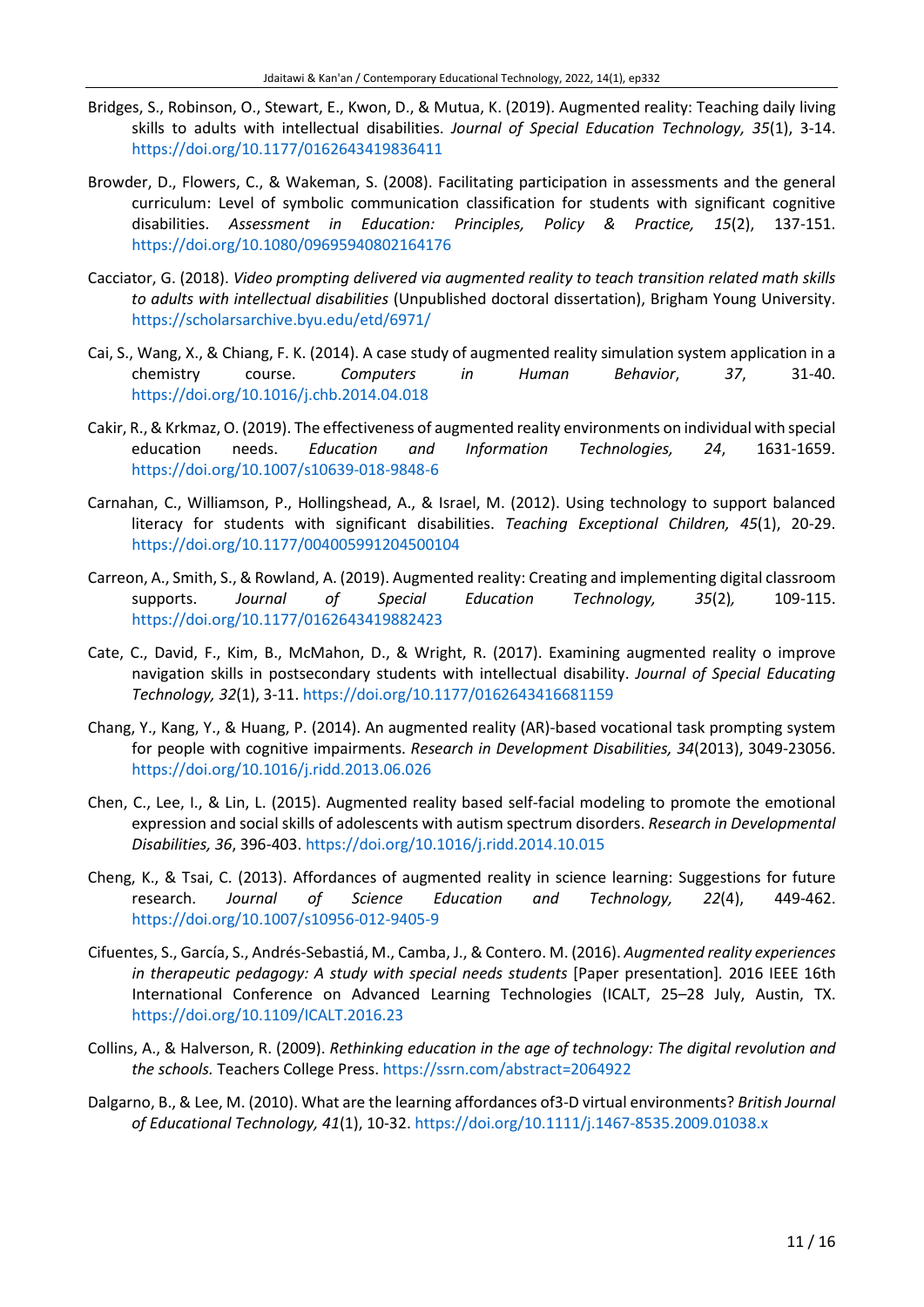- Deshpande, A., & Kim, I. (2018). The effects of augmented reality on improving spatial problem solving for object assembly. *Advanced Engineering Informatics, 38*, 760-775. <https://doi.org/10.1016/J.AEI.2018.10.004>
- Diao, P., & Shih, N. (2019). Trends and research issues of augmented reality studies in architectural and civil engineering education—A review of academic journal publications. *Applied Science, 9*, 1840. <https://doi.org/10.3390/app9091840>
- Diegmann P., Schmidt-Kraepelin M., Eynden S., & Basten D. (2015). *Benefits of AR in educational environments–A systematic literature review.* Wirtschaftsinformatik. <http://aisel.aisnet.org/wi2015>
- Di-Serio, Á., Ibáñez, M., & Kloos, C. (2013). Impact of an augmented reality system on students' motivation for a visual art course. *Computers & Education, 68*, 586-596. <https://doi.org/10.1016/j.compedu.2012.03.002>
- Dunleavy, M., Dede, C., & Mitchell, R. (2009). Affordances and limitations of immersive participatory augmented reality simulations for teaching and learning. *Journal of Science Education and Technology, 18*(1), 7-22. <http://doi.org.10.1007/s10956-008-9119-1>
- Eldenfria, A., & Alsamarraie, H. (2019). Towards an online continuous adaptation mechanism (OCAM) for enhanced engagement: An EEG study. *International Journal of Human-Computer Interaction*, *35*, 1960- 1974. <https://doi:10.1080/10447318.2019.1595303>
- Ferrer-Torregrosa, J., Torralba, J., Jimenez, M. A., García, S., & Barcia, J. (2015). ARBOOK: development and assessment of a tool based on augmented reality for anatomy. *Journal of Science Education and Technology, 24*(1), 119-124. <https://doi.org/10.1007/s10956-014-9526-4>
- Fridhi, A., Benzarti, F., Frihida, A., & Amiri, H. (2018). Application of virtual reality and augmented reality in psychiatry and neuropsychology, in particular in the case of autistic spectrum disorder (ASD). *Neurophysiology, 50*(2018), 222-228. <https://doi.org/10.1007/s11062-018-9741-3>
- Garzon, J., Pavon, J., & Baldiris, S. (2019). Systematic review and meta-analysis of augmented reality in educational settings. *Virtual Reality, 23*, 447-459. <https://doi.org/10.1007/s10055-019-00379-9>
- Gavish, N., Gutierrez, T., Webel, S., Rodriguez, J., Peveri, M., & Bockholt, U. (2013). Evaluating virtual reality and augmented reality training for industrial maintenance and assembly tasks. *Journal Interactive Learning Environment, 23*(6), 778-798. <https://doi.org/10.1080/10494820.2013.81521>
- Giglioli, I., Pallavicini, F., Pedroli, E., Serion, S., & Riva, G. (2015). Augmented reality: A brand new challenge for the assessment and treatment of psychological disorders. *Computational and Mathematical Methods in Medicine, 2015*, 862942. <https://doi.org/10/1155/2015/862942>
- Gomez-Puetra, M., Chiner, E., Meero-Perez, P., & Lorenzo, G. (2019). Research review on augmented reality as an educational resource or people with intellectual disabilities. *International Journal of Developmental and Educational Psychology Revista INFAD dePsicolgia, 3*(1), 473. <https://doi.org/10.17060/ijodaep.2019.n1.v3.1523>
- Hornecker E., & Buur J. (2006). Getting a grip on tangible interaction: A framework on physical space and social interaction*.* In *The SIGCHI conference on Human Factors in computing systems* (pp. 437-446). ACM. <https://doi.org/10.1145/1124772.1124838>
- Huang, J., Kinateder, M., DunN, M., Jarosz, W., Yang, X.,& Cooper, E. (2019). An augmented reality sin-reading assistant for users with reduced vision. *PloS ONE, 14*(1), e0210630. <https://doi.org/10.1371/journal.pone.0210630>
- Ibanez, M., Di-Serio, A., Villaran, D., & Kloos, C. (2014). Experimenting with electromagnetism using augmented reality: Impact on flow student experience and educational effectiveness. *Computers & Education*, *71*, 1-13. <https://doi.org/10.1016/j.compedu.2013.09.004>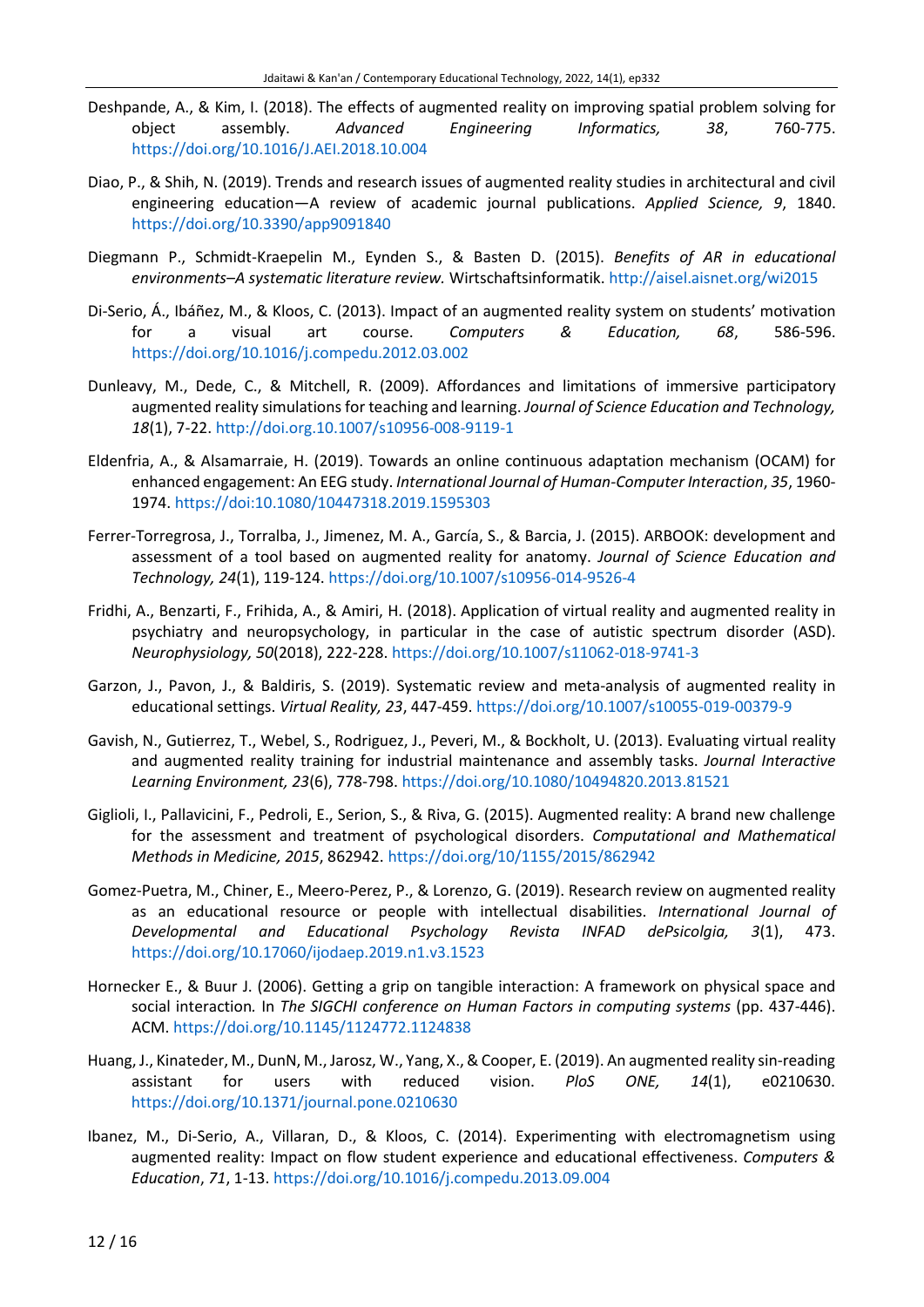- Jdaitawi, M. (2019). The effect of flipped classroom strategy on stduents learning outcomes. International Journal of Instruction, 12(3), 665-680.<http://doi.org/10.29333/iji.2019.12340a>
- Jdaitawi, M. (2020a). Does flipped learning promote positive emotions in science education? A comparison between traditional and flipped classroom approaches. *The Electronic Journal of e-Learning, 18*(6), 516-524.<http://doi.org/10.34190/JEL.18.6.004>
- Jdaitawi, M. (2020b). The effect of using problem-based learning upon students emotions towards learning and levels of communication skills in three different disciplines. *Croatian Journal of Education, 22*(1), 207-240.<http://doi.org/10.15516/cje.v22i1.3215>
- Jones, P., Somoskeoy, T., Chow-Wing-Bom, H., & Crabb, D. (2020). Seeing other perspectives: Evaluating the use of virtual and augmented reality to stimulate visual impairments (Open VisSim). *Digital Medicine, 3*, 32. <https://doi.org/10.1038/s41746-020-0242-6>
- Karagozlu, D. (2018). Determination of the impact of Augmented Reality application on the success and problem-solving skills of students. *Quality and Quantity, 52*(5), 2393-2402. <https://doi.org/10.1007/s11135-017-0674-5>
- Kellems, R., Cacciatore, G., & Osborne, K. (2019). Using an augmented reality-based teaching strategy to teach mathematics to secondary students with disabilities. *Career Development and Transition for Exceptional Individuals, 42*(4), 253-258. <http://doi.org/10.1177/2165143418822800>
- Khan, T., Jhnstn, K., & Ophoff, J. (2019). The impact of an augmented reality application on learning motivation of students. *Advances in Human-Computer Interaction, 2019*, 7208494*.* <https://doi.org/10.1155/2019/7208494>
- Kinateder, M., Gualtieri, J., Dunn, M., Mcoptom., Jarosz, W., Yang, X., & Cooper, E. (2018). *Using an augmented reality device as a distance-based vision aid-promise and limitations. Optom Vis Science.* <https://doi.org/10.1097/OPX.0000000000001232>
- Kitchenham, B. (2004). *Procedures for performing systematic reviews.* <http://citeseerx.ist.psu.edu/viewdoc/summary?doi=10.1.1.122.3308>
- Klopfer, K., & Squire, K. (2008). Environmental detectives—the development of an augmented reality platform for environmental simulations. *Educational Technology Research and Development, 56*(2), 203-228. <https://doi.org/10.1007/s11423-007-9037-6>
- Kun, A., Meulen, H., & van der Janssen, C. (2019). Calling while driving using augmented reality: Blessing or course? *PRESENCE Virtual Augmented Reality*, *27*, 1-14. [https://doi.org/10.1162/pres\\_a\\_00316](https://doi.org/10.1162/pres_a_00316)
- Kyza, E., & Georgiou, Y. (2018). Scaffolding augmented reality inquiry learning: The design and investigation of the TraceReaders location-based, augmented reality platform. *Interaction Learning Environment, 27*, 211-225. <https://doi.org/10.1080/10494820.2018.1458039>
- Leonardi, M., Bickenbach, J., Ustun, T., Kostanjsek, N., & Chatterji, S. (2006). The definition of disability: what is in a name? *The Lancet, 368*(2006), 1219-1221. [https://doi.org/10.1016/S0140-6736\(06\)69498-1](https://doi.org/10.1016/S0140-6736(06)69498-1)
- Lin C., Chai H., Wang J., Chen C., Liu Y., Chen C., et al. (2016a). Augmented reality in educational activities for children with disabilities. *Displays*, *42*, 51-54. <https://doi.org/10.1016/j.displa.2015.02.004>
- Lin, T., Duh, H., Li, N., Wang, H., & Tsai, C. (2013). An investigation of learners' collaborative knowledge construction performances and behavior patterns in an augmented reality simulation system. *Computers & Education, 68*, 314-321. <https://doi.org/10.1016/j.compedu.2013.05.011>
- Lindsay G. (2018). Inclusive education theory and practice: what does this mean for paediatricians? *Paediatrics and Child Health, 28*, 368-373. <https://doi.org/10.1016/j.paed.2018.06.002>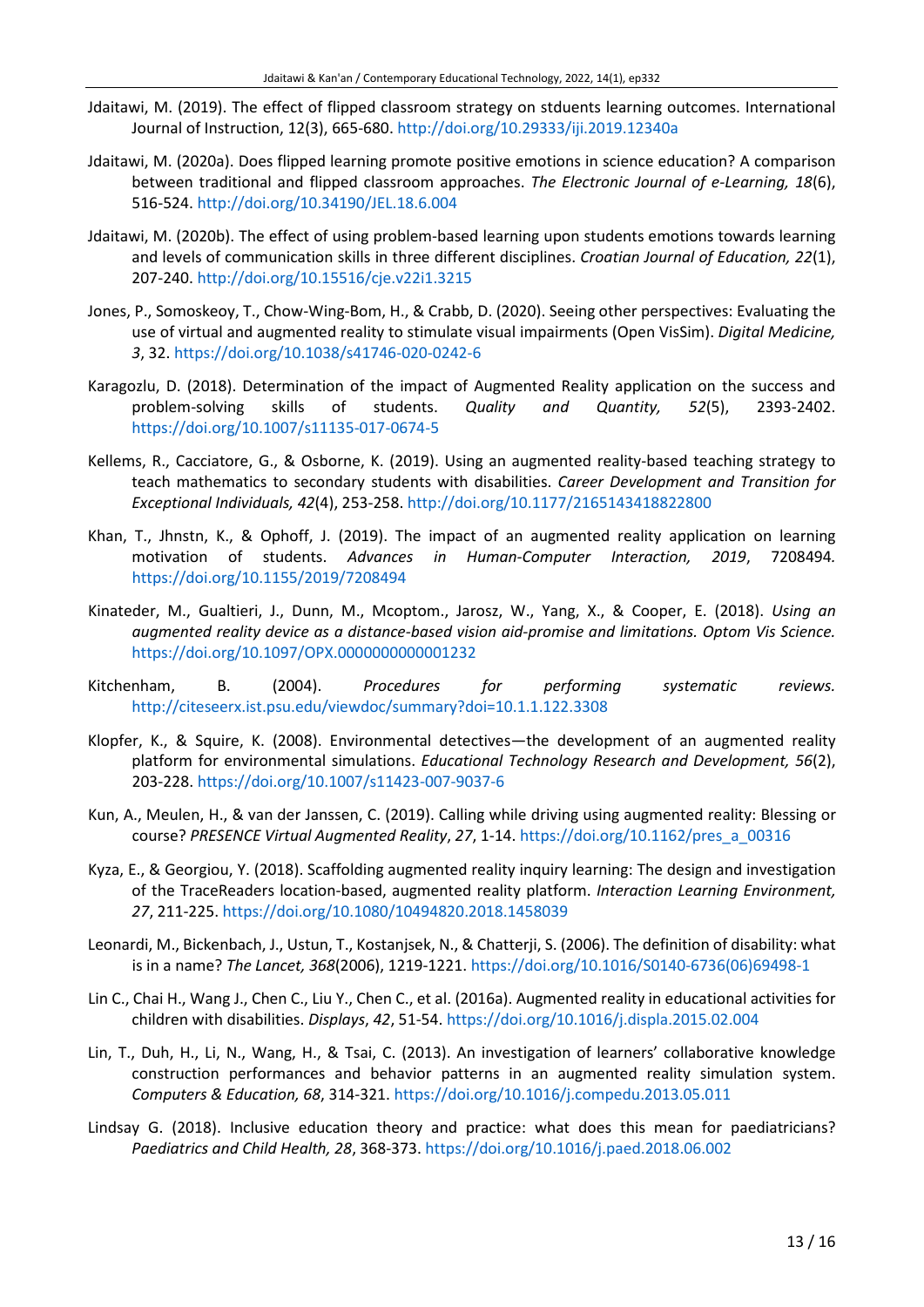- Lorenzo, G., Gomez-Puerta, M., Arraez-Vera, G., & Lorenzo-Liedo, A. (2019). Preliminary study of augmented reality as an instrument for improvement of social skills in children with autism spectrum disorder. *Education and Information Technologies, 24*, 181-204. <https://doi.org/10.1007/s10639-018-9768-5>
- Martín-Gutierrez, J., & Fernandez, M. (2014). Applying augmented reality in engineering education to improve academic performance & student motivation. *International journal of engineering education, 30*(3), 625-635.
- McMahon, D., Cihak, D., & Wright, R. (2015). Augmented reality as a navigation tool to employment opportunities for postsecondary education students with intellectual disabilities and autism. *Journal of Research on Technology in Education, 47*(3), 157-172. <https://doi.org/10.1080/15391523.2015.1047698>
- Meyer, A., Rose, D., & Gordon, D. (2014). *Universal design for learning: Theory and practice*. <http://castpublishing.org/books-media/udl-theory-and-practice/>
- Mthembu, N. (2018). Information and Communication Technology (ICT) and its mixed reality in the learning sphere. *International Journal of Virtual Augment Reality*, *2*, 26-37. <https://doi.org/10.4018/IJVAR.2018070102>
- Oranç, C., & Küntay, A. (2019). Learning from the real and the virtual worlds: Educational use of augmented reality in early childhood. *International Journal of Child-Computer Interaction,* 21, 104-111. <https://doi.org/10.1016/J.IJCCI.2019.06.002>
- Ozdemir, M., Sahin, C., Arcagok, S., & Demir, M. (2018). The effect of augmented reality applications in the learning process: A meta-analysis study. *Eurasian Journal of Educational Research, 74*(2018), 165-186. <https://doi.org/10.14689/ejer.2018.74.9>
- Pradibta, H. (2018). Augmented reality: Daily prayers for preschooler student. *International Journal of Interactive Mobile Technology, 12*(1), 151-158. <https://doi.org/10.3991/ijim.v12i1.7269>
- Quandt, M., Knoke, B., Gorldt, C., Freitag, M. & Thoben, K. (2018). General Requirements for Industrial Augmented Reality Applications. *Procedia CIRP*, *72*, 1130-1135. <https://doi.org/10.1016/j.procir.2018.03.061>
- Quintero, J., Baldiris, S., Rubira, R., Ceron, J., & Veez, G. (2019). Augmented reality in educational inclusion. A systematic review on the last decade. *Frontier in Psychology*, *10*, 1835. <https://doi.org/10.3389/fpsyg.2019.01835>
- Quiroga, P. M. R. (2010). La evolución de la atención a la diversidad del alumnado de educación primaria a lo largo de la historia [The evolution of attention to the diversity of primary education students throughout history]. *Review Digital Professional Ens, 8*, 1-15. <https://www.feandalucia.ccoo.es/docu/p5sd7241.pdf>
- Quqandi, E., Joy, M., Rushton, M., & Drumm, I. (2018). Mobile augmented reality in nursing educational environment. In *2018 10th Computer Science and Electronic Engineering (CEEC)* (pp. 266-269). IEEE. <https://doi.org/10.1109/CEEC.2018.8674182>
- Radu, I. (2012). Why should my students use AR? A comparative review of the educational impacts of augmented reality*.* In *IEEE International Symposium on Mixed and Augmented Reality (ISMAR)* (pp. 313-314). *IEEE.* <https://doi.org/10.1109/ISMAR.2012.6402590>
- Rizov, T., & Rizov, E. (2015). Augmented reality as a teaching tool in higher education. *International Journal of Cognitive Research in Science, Engineering and Education, 3*(1), 7-16. <https://doi.org/10.23947/2334-8496-2015-3-1-7-15>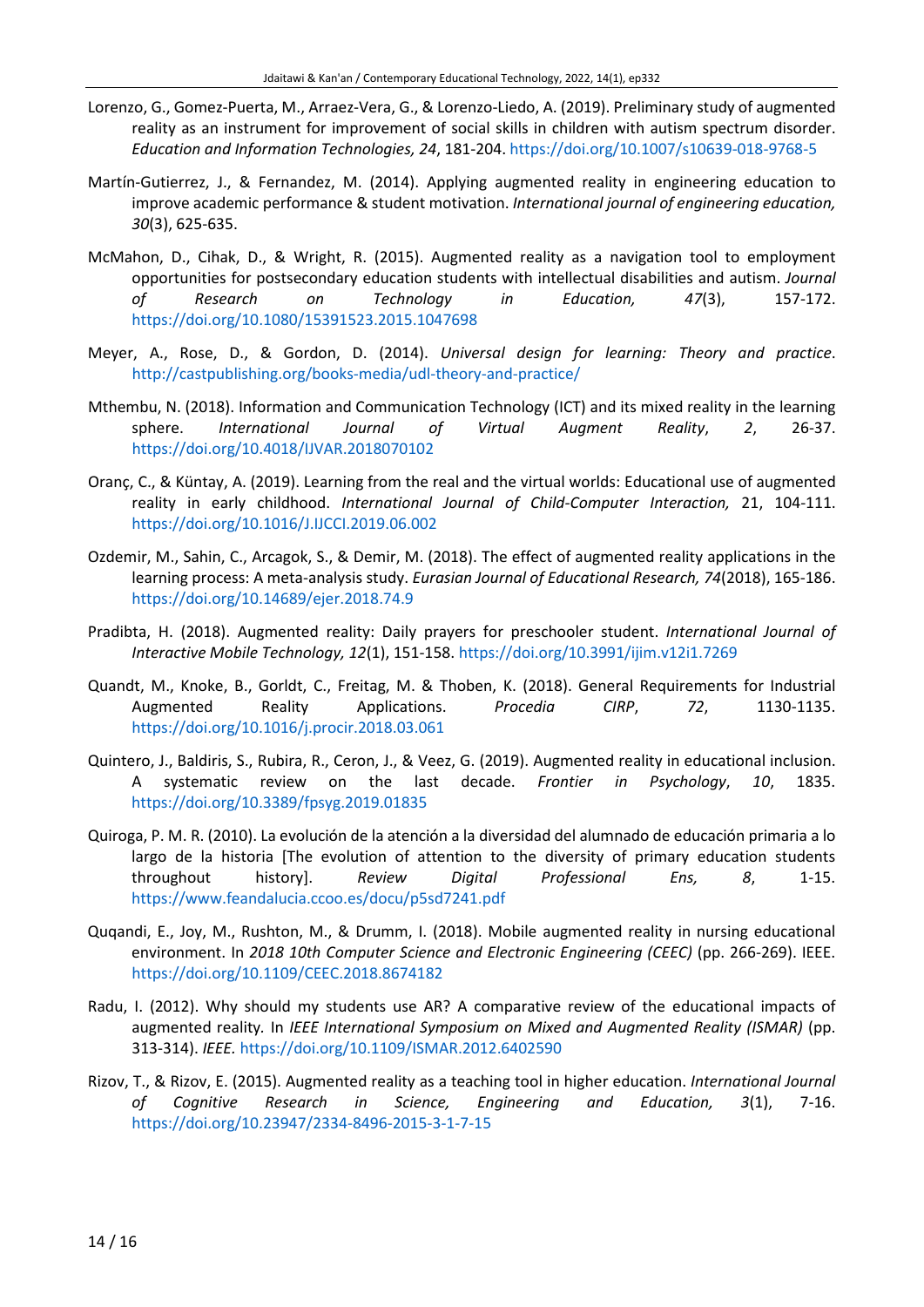- Sampaio, D., & Almeida, P. (2016). Pedagogical strategies for the integration of augmented reality in ICT teaching and learning processes. *Procedia Computer Science*, *100*, 894-899. <https://doi.org/10.1016/j.procs.2016.09.240>
- Savelsbergh, E., Prins, G., Rietbergen, C., Fechner, S., Vaessen, B., Draijer, J., & Bakker, A. (2016). Effects of innovative science and mathematics teaching on student attitudes and achievement: A meta-analytic study. *Educational Research Review, 19*, 158-172. <https://doi.org/10.1016/j.edurev.2016.07.003>
- Sheehy K., Ferguson R., & Clough, G. (2014). *Augmenting learners: educating the transhuman.* In K. Sheeh, R. Ferguson, & G. Clough (Eds.), *Augmented Education* (pp. 137-158). Palgrave Macmillan. [https://doi.org/10.1057/9781137335814\\_8](https://doi.org/10.1057/9781137335814_8)
- Shelton, B. (2003). Augmented reality and education: current projects and the potential for classroom learning*. New Horizons Learning, 9*(1).
- Sirakaya, M., & Sirakaya, A. (2018). Trends in educational augmented reality studies: A systematic review. *Malaysian Online Journal of Educational Technology, 6*, 60-74. <https://doi.org/10.17220/mojet.2018.02.005>
- Sırakaya, M., & Sırakaya, D. (2020). Augmented reality in STEM education: A systematic review. *Interactive Learning Environments,* 1-14. <https://doi.org/10.1080/10494820.2020.1722713>
- Smith, C., Cihak, D., Kim, B., McMahon, D., & Wright, R. (2017). Examining augmented reality to improve navigation skills in postsecondary students with intellectual disability. *Journal of Special Education Technology, 32*(1), 3-11. <https://doi.org/10.1177/0162643416681159>
- Sommerauer, P., & Müller, O. (2014). Augmented reality in informal learning environments: A field experiment in a mathematics exhibition. *Computers & Education*, *79*, 59-68. <https://doi.org/10.1016/j.compedu.2014.07.013>
- Sugiura, A., Kitama, T., Toyoura, M., & Mao, X. (2018). *The use of augmented reality technology in medical specimen museum tours*. Anatomy Science Education. <https://doi.org/10.1002/ase.1822>
- Taryadi, D., & Kurniawan, I. (2018). The improvement of autism spectrum disorders on children communication ability with PECS method multimedia augmented reality based. *Journal of Physics: Conference Series, 47(*1), 1-8. <https://doi.org/10.1088/1742-6596/947/1/012009>
- Tekedere, H. & Goker, H. (2016). Examining the effectiveness of augmented reality application in education: A meta-analysis. *International Journal of Environmental & Science Education, 11*(16), 9469-9481.
- Walker, Z., McMahon, D., Rosenblatt, K., & Arner, T. (2017). Beyond Pokémon: Augmented reality is a universal design for learning tool. *Sage Open, 7*(4), 1-8. <https://doi.org/10.1177/2158244017737815>
- Westwood, P. & Graham, L. (2009). Inclusion of students with special needs: Benefits and obstacles perceived by teachers in New South Wales and South Australia. *Australian Journal of Learning difficulties, 8*(1), 3-15. <https://doi.org/10.1080/19404150309546718>
- Wojciechowski, R. & Cellary, W. (2013). Evaluation of learners' attitude toward learning in ARIES augmented reality environments. *Computers & Education, 68*, 570-585. <https://doi.org/10.1016/j.compedu.2013.02.014>
- Wu, H., Lee, S., Chang, H., & Liang, J. (2013). Current status, opportunities and challenges of augmented reality in education. *Computers & Education, 62*, 41-49. <https://doi.org/10.1016/j.compedu.2012.10.024>
- Yuliono, T., & Rintayati. P. (2018). The Promising Roles of Augmented Reality in Educational Setting: A Review of the Literature. *International Journal of Educational Methodology, 4*(3), 125-132. <https://doi.org/10.12973/ijem.4.3.125>